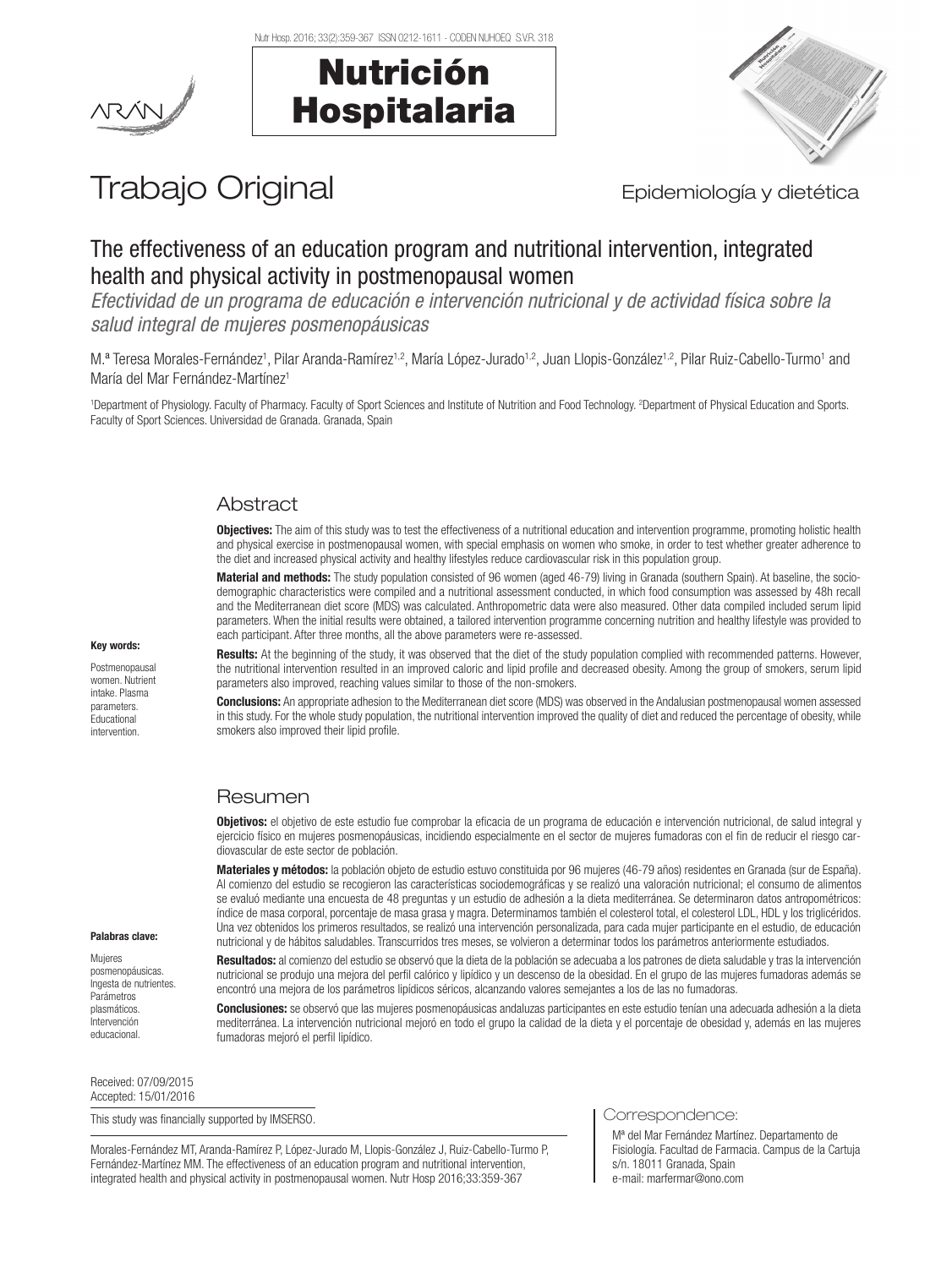# **INTRODUCTION**

Menopause is a female physiological state determined by the cessation of the ovarian secretion of oestrogen and progestin, which results in the disappearance of menstrual bleeding. Among the Spanish population it takes place at an average age of 51.4 years (1). However, the menopause can turn into a pathological situation, as it increases the risk of cardiovascular disease, osteoporosis, breast cancer and diabetes (2). In addition, it is well documented that during the menopause women are at increased risk of obesity, due to changes in body composition. The menopause is associated with a higher percentage of body fat, especially in the abdominal area, which increases the risk of hyperinsulinaemia and insulin resistance, while and at the same time muscle mass and bone tissue are reduced (3). The nutritional needs of menopausal women differ markedly from those of men and younger women (4). Our increasingly precise knowledge of the specific nutritional needs of the adult population, the growth of this population group and the resulting increase in medical spending associated with their chronic diseases have caused educational programmes, which were previously focused on children and younger stages of adulthood, to be now extended to this population in order to improve health status and quality of life, preventing or delaying the onset of chronic diseases and reducing the costs they involve (5). It has been shown that diet is especially important in the prevention of the above-mentioned diseases, and that promoting a healthy, balanced diet by means of appropriate nutritional education is an effective treatment for menopausal women (6). One study has demonstrated a relationship between ongoing nutritional education and changes in health behaviour among different population groups (7,8). Others have highlighted the effectiveness of applying preventive measures at an early stage to detect and control risk factors in postmenopausal women, by giving up smoking, taking regular physical exercise and improving diet and hygiene habits, among other. All these changes achieve substantial reductions in cardiovascular morbidity (7-9). With the use of appropriate learning techniques and habit-changing methods dietary and nutritional experts can make a positive impact on dietary and lifestyle habits of adults, helping them achieve an optimal nutritional status and enjoy a healthy aging (7). A review of the bibliography in this respect shows that very few studies on postmenopausal women have been made to determine the effectiveness of multidisciplinary programmes in raising awareness of nutritional issues and promoting physical exercise and healthy living habits. The aim of the present study was to determine whether a programme of nutritional education and intervention for postmenopausal women, focusing also on exercise and healthy living, improves diet quality, body composition, biochemical parameters and the lifestyle habits that are associated with pathologies among postmenopausal women.

#### METHODS

# APPROVAL

All participants were informed about the study aims and procedures and gave their written informed consent to participate before beginning the intervention. The study was reviewed and approved by the Ethics Committee of the Virgen de las Nieves Hospital (Granada, Spain).

# PARTICIPANTS AND STUDY DESIGN

In this longitudinal descriptive intervention study, the sample consisted of 96 postmenopausal women aged 46-79 living in Granada (southern Spain), who took part in a three-month university-study programme, which was adapted to their academic level (they held a primary education diploma [40.66%]) and dealt with holistic health, diet and health and keep-fit exercises. The recruitment of participants was performed by researchers from the Department of Physiology at the University Granada.

The six-month intervention period was divided into two parts, first a 20-hour course on health and nutrition, followed by a 20-hour course of keep-fit exercises. This physical training programme took place two hours a week and was closely supervised and individualised. The intervention programme was adapted to the individual pace of each subject and to the participants' different situations. The intervention groups worked out 2 days/week (Wednesday and Friday, 60 min per session) for 10 weeks. Intensity was adapted during the program in a range between 50% to 80% of the frequency maximum heart (209 to 0.73 x age). Each workout included 15 minutes warm-up based on different types of motion exercises joint mobility and stretching, followed by 35 minutes of exercise working the main content session, which varies depending on the day. The session ended with a 10 minute cool down through stretching exercises and relaxation. Muscular strength endurance, balance activities and aerobic nature was exercised on Wednesday, while aerobic exercises and coordination through circuit activities were carried out on Friday. The design of the program was conducted by specialists in the field of exercise equipment belonging to researcher. Exercise sessions were led by graduates in Science Physical Activity. We worked with groups of about 20 women (the sample will be divided into five working groups organized on the basis of prior sunivel fitness).

An initial evaluation of food intake, anthropometric measurements, biochemical parameters and lifestyle was performed. When these first results were obtained, and upon completion of the course, the second part of the intervention began, in which a personalised report was prepared for each woman participating in the study and guidelines were provided for a more healthy diet and lifestyle, based on standard recommendations for postmenopausal women.

# PROCEDURES

# Lifestyle

The following lifestyle elements were recorded: smoking, physical exercise (subjects were classed as active if they exer-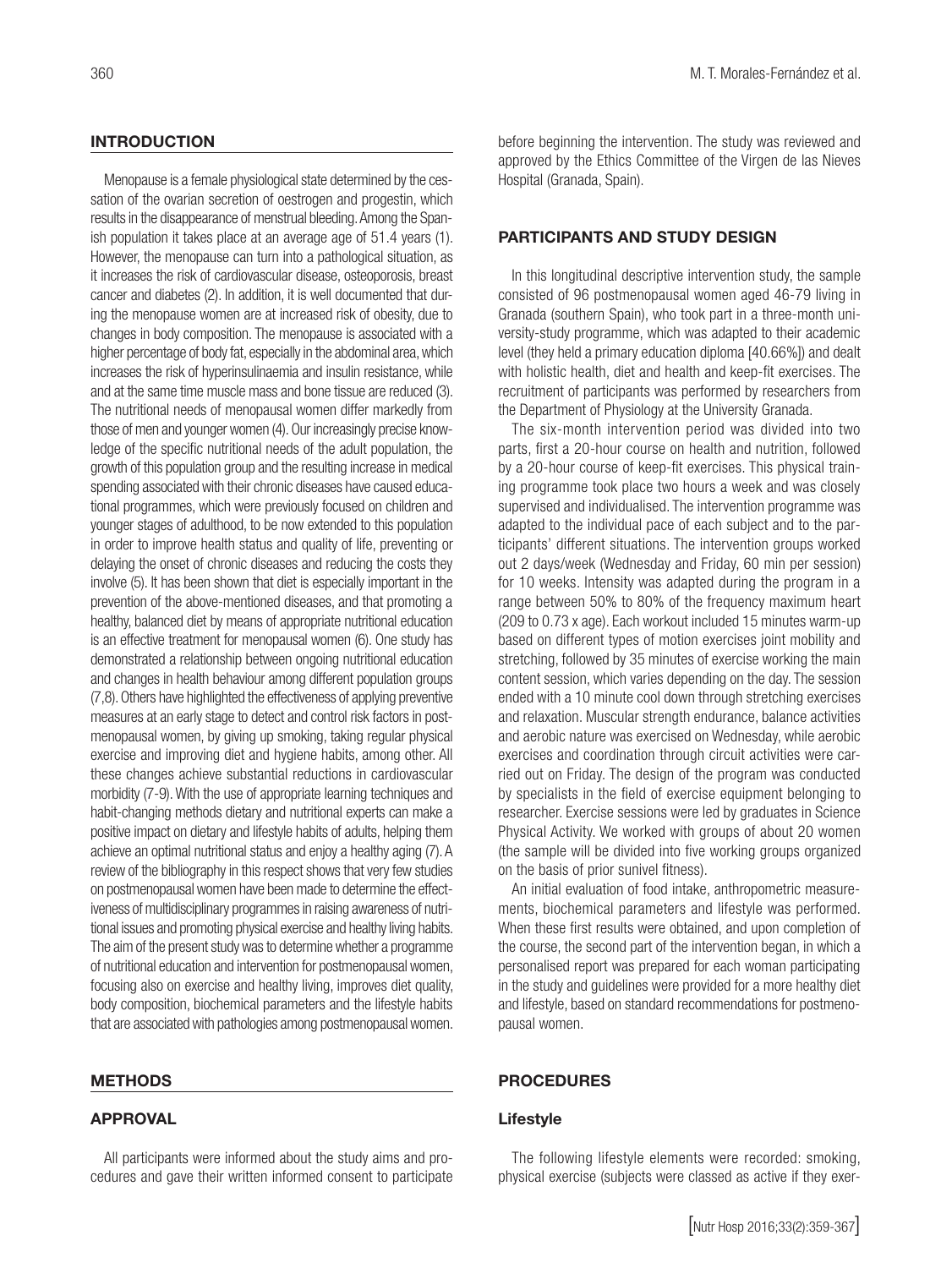cised for more than 300 minutes per week), place of residence (town/city, coastal rural area or inland rural area), occupation (employed outside the home or not) and education (none, elementary school, primary school, middle school, high school, college/ university). Data were compiled using a questionnaire designed by the National Health Survey (Ministry of Health and Consumer Affairs, 1977) (9).

# Dietary intake

Food consumption was assessed by a 48-h recall method in which participants were interviewed and asked to recall all foods consumed during the preceding 48 hours (10). Data recorded concerned type of food, amount consumed, method of preparation and ingredients used. Note was taken of the recipes, condiments, fats or oils used and the brands consumed.

In all cases, data were obtained by the same trained researcher, in order to reduce inter-examiner variations. The questionnaire was based on open-ended questions and photographs were used as a reference for portion size (11). Food intakes were converted into energy and nutrients with the help of the Spanish Food Composition database (12), using AYS44 Diet Analysis software obtained from ASDE SA (Valencia, Spain). Diet quality was determined using the MedDietScore (MDS), an index created in 2006 by Panagiotakos et al. to evaluate the degree of adherence to the traditional Mediterranean dietary pattern (13) and including eleven components of the Mediterranean diet (non-refined cereals, fruits, vegetables, potatoes, legumes, olive oil, fish, red meat, poultry, full fat dairy products and alcohol). Scores ranging from 0-5 were assigned to all components. Thus, the total score assigned ranged 0-55, with higher scores indicating greater adhesion to the Mediterranean diet pattern.

# Laboratory assessment

Blood was collected from each subject after 12-hour fasting and placed in heparinised tubes. Glucose, triglycerides (TG), total cholesterol (TC), low density lipoprotein cholesterol (LDLC) and high density lipoprotein cholesterol (HDLC) were measured using commercial kits (Biosystems S.A. Barcelona). The following atherogenic indexes were calculated: TC/HDLC, TC-HDLC and (TC-HDLC)/HDLC. The following values were taken as normal: Glucose < 110 mg/dl, TC < 200 mg/dl, HDLC > 60 mg/dl, LDLC  $<$  160 mg/dl and TG  $<$  150 mg/dl (14).

# Anthropometric measurements

Anthropometric measurements were obtained using a portable eight-polar tactile-electrode impedanciometer (InBody R20, Biospace, Gateshead, UK) to measure body weight (kg), fat mass, body fat (%), muscle mass (kg) and lean mass (%). The validity of this instrument has been reported elsewhere (15). The body mass index

# Statistical analysis

All analyses were performed using the Statistical Package for Social Sciences (SPSS, version 20.0 for Windows [SPSS Inc., Chicago, IL]), and the level of significance was set at  $p \le 0.05$ . Repeated measures of analysis of variance (ANOVA) and the Bonferroni *post hoc* method were used to compare the differences with respect to the changes observed in the two assessments. Pearson correlation coefficient was used to determine relationships between the variables. For smokers and non-smokers, standardised effect size statistics were estimated in all comparisons. Cohen's d and its exact confidence interval were used for parametric QoL variables.

# RESULTS

Subjects' sociodemographic characteristics and lifestyle habits are shown in table I. The women's average age was 64.07  $\pm$ 3.48 years; 16.7% were smokers and 65.6% practiced regular exercise. Among them, 41.7% lived in towns and cities, 31.2% in coastal rural areas and 27.15% in inland rural areas. Only 1.04% worked outside their home. The largest group (40.63%) had obtained a primary school diploma.

The energy intake, macronutrient intake and MDS before and after the interventions are shown in table II. During the intervention period, total energy intake did not vary significantly, but the protein caloric contribution (%) fell significantly ( $p < 0.001$ ); there were no changes in carbohydrates (%), lipids (%) or MDS. Consumption of saturated fatty acids decreased, both as grams consumed  $(p < 0.001)$  and as percentage of total fat intake  $(p < 0.05)$ . The quality of the fat, measured by the ratio (polyunsaturated  $+$  monounsaturated) / saturated, increased ( $p < 0.001$ ). After this nutrition education programme, the MDS remained unchanged.

Glucose, TG, TC, LDLC and HDLC, together with the following atherogenic indexes: TC/HDLC, TC-HDLC and (TC-HDLC)/HDLC, are presented in table II. After the intervention, no significant differences were observed in any of these parameters.

The anthropometric and body composition characteristics of the study participants are shown in table II. No significant differences were observed in weight, BMI, body fat (kg), lean mass (kg), body fat percentage or lean mass percentage. However, there was a significant reduction (10%) in the weight status of the obese women among the study population.

The lifestyle habit that most influenced the study parameters was smoking/non-smoking. As shown in table III, the amount of saturated fat in smokers was significantly lower after the intervention. In addition, the percentage of kilocalories provided by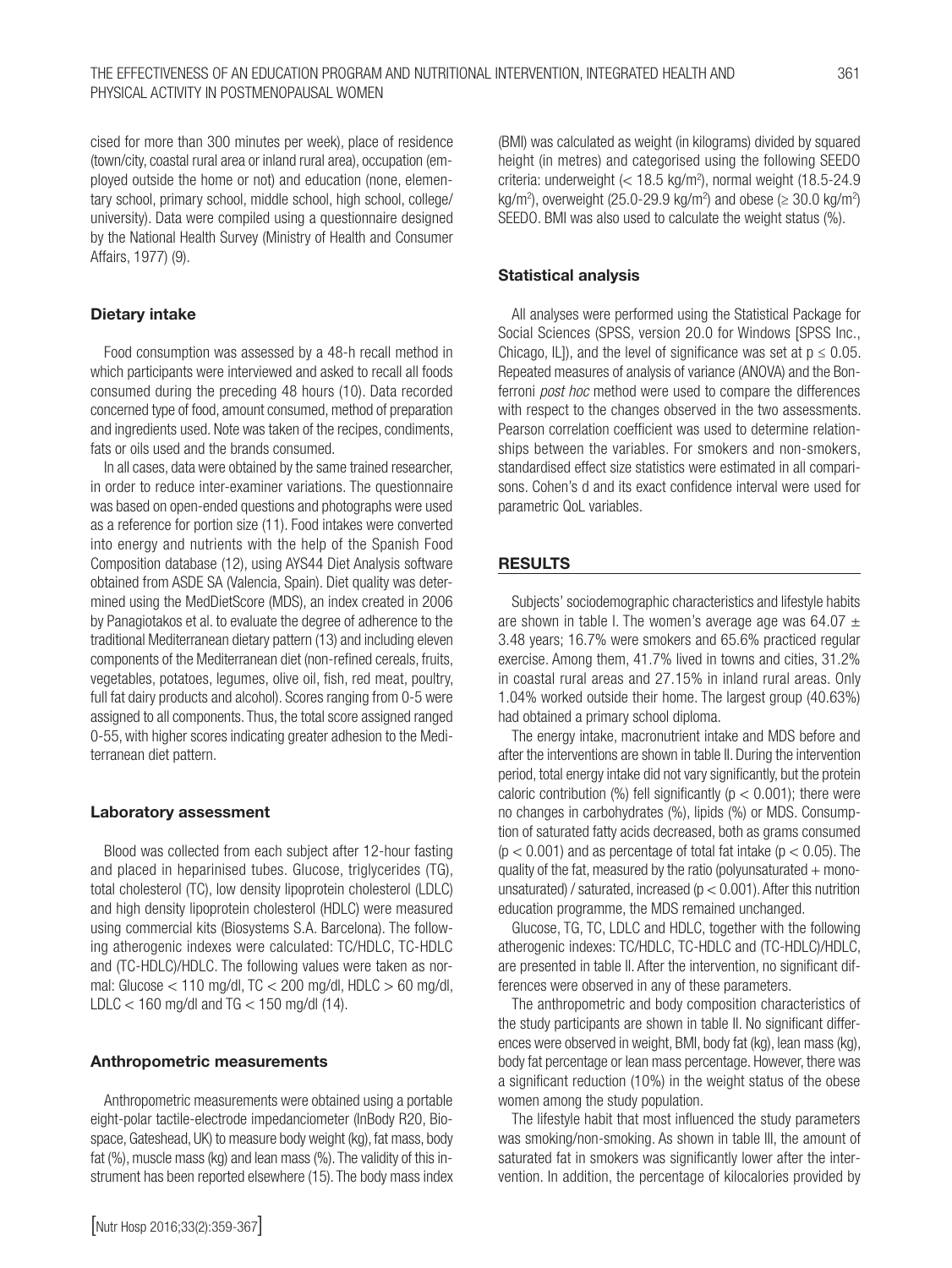| Age (years)        | $64.07 \pm 3.48$ |
|--------------------|------------------|
| <b>Smoking</b>     |                  |
| Yes                | 16 (16.7)        |
| <b>No</b>          | 80 (83.3)        |
| Physical exercise  |                  |
| Yes                | 63 (65.6)        |
| <b>No</b>          | 33 (34.4)        |
| Residence          |                  |
| Town/city          | 40 (41.7)        |
| Coastal rural area | 30 (31.2)        |
| Inland rural area  | 26 (27.1)        |
| Employed           |                  |
| Yes                | 1(1.04)          |
| <b>No</b>          | 95 (98.96)       |
| Education          |                  |
| None               | 1(1.04)          |
| Elementary school  | 7(7.29)          |
| Primary school     | 39 (40.63)       |
| Middle school      | 16 (16.66)       |
| <b>High School</b> | 27 (28.13)       |
| College/university | 6(6.25)          |

Table I. Sociodemographic and lifestyle characteristics

*\*Age expressed as the mean ± SD. Other parameters expressed as the number of women (percentage of total population).*

polyunsaturated fat compared to total kilocalories was significantly higher among the non-smokers before the intervention, but there was no difference in this respect following the intervention (Table III). These findings lead us to conclude that the fat quality parameter in the female smokers was significantly enhanced by the intervention. However, the intervention had no impact on adhesion to the Mediterranean diet, irrespective of whether the women smoked or not.

Regarding biochemical parameters, before the intervention triglycerides, TC and LDLC were significantly lower in non-smokers, but these values were similar in both groups after the intervention.

Regarding body composition, muscle mass in non-smokers had increased by the end of the study. Initially, there were more overweight women among smokers, but the obesity rate was higher among non-smokers. However, after the education programme, the number of obese women had decreased in both groups.

#### **DISCUSSION**

It is important to acquire good nutritional habits, as they are relevant to many diseases that may occur after the menopause, such as osteoporosis, and to many factors of cardiovascular risk, both well-established ones, such as diastolic and systolic blood pressure, LDLC, HDLC and glucose levels and obesity/weight gain, and also a novel risk factor, such as inflammation, cardiac arrhythmia, endothelial cell function, TG levels, lipoprotein levels and heart rate (16).

At baseline and after the intervention the caloric intake (Table II) of the women participating in the study was adjusted to energy consumption (100.4% and 103.6% respectively) according to the standard Spanish recommendations for their age group (11). Regarding the intake of macronutrients, the diet of this population was high in proteins, low in glucose and slightly high in fats. These results are in accordance with those obtained in other Spanish regions and in other developed countries (17). This pattern is repeated in most European countries, according to studies by the WHO (18,19).

The significant decrease in protein intake observed after the nutritional intervention is important in the menopause, as excess protein tends to increase urinary calcium excretion, which may affect bone mineral density (BMD) (20). The role of protein intake remains controversial in the development of osteoporosis. Excessive protein intake may be responsible for a metabolic increase in acid production and acid renal excretion, with increased calciuria potentially favouring bone loss and hip fracture. Furthermore, studies have reported that appropriate levels of protein intake could play a role in the maintenance of BMD, through different mechanisms, e.g. by increasing IGF-1, calcium absorption and muscle strength and mass, which could all benefit the skeleton (21). Moreover, in recent years it has been suggested that high-protein diets do not appear to alter bone quality but rather enhance it when such diets are accompanied by the consumption of sufficient fruits and vegetables to correct the acidogenic potential of the protein and deficiencies in other micronutrients. However, other authors have suggested that such diets may worsen the renal profile without adversely affecting the BMD, although such effects have not been widely corroborated (22).

Following the intervention programme, the consumption of carbohydrates (55-60%) approached nutritional targets (22,23), but the differences were not statistically significant. Nevertheless, the results for our study subjects remained below recommended levels, what is in line with results for the rest of Spain (24,25) and for the rest of Europe except Finland and Ireland (26). Carbohydrates are an excellent source of dietary energy and play an important role in the control of degenerative diseases, as discussed above, and so it would be desirable to raise their proportion in the diet and lower that of fats to balance the energy profile. In fact, fat consumption is slightly higher than the recommendations of the Spanish Society of Community Nutrition for the Spanish population (SENC, 2001) (30-35%) (27). Total consumption of this nutrient was not modified by the intervention but its quality, according to the quality index (polyunsaturated fat  $+$  monounsaturated fat)/saturated fat), significantly improved after the intervention programme due to the decreased consumption of saturated fat, both in grams and as a percentage of the energy provided (Table II). One of the nutritional goals set for this population was to achieve a value of 2 or above for this quality index; the women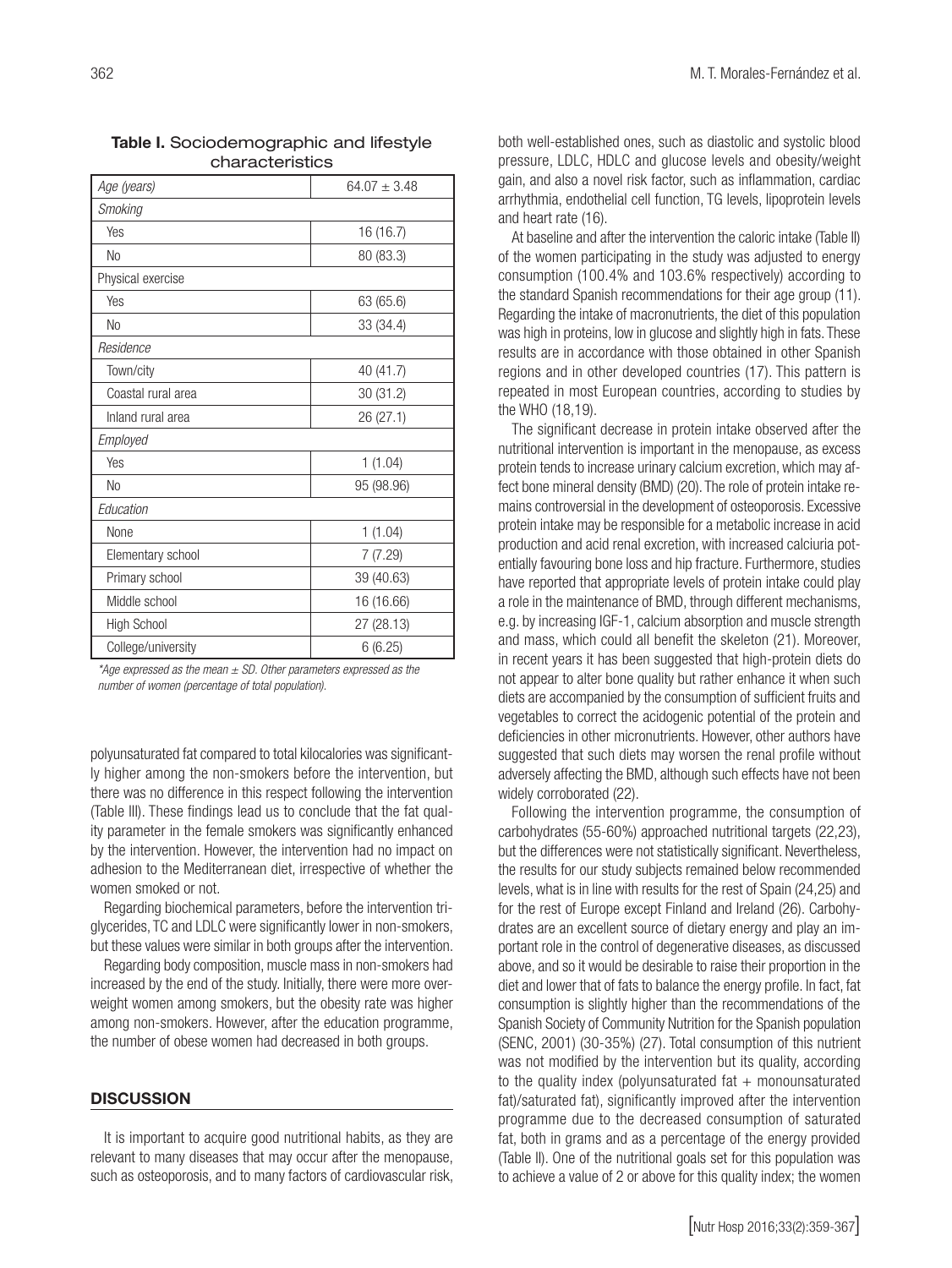| <b>Parameters</b>                    | <b>B</b> intervention         | $\left( -\right)$ and answer $\left( \cdot \right)$ measurement programme $\left( \cdot \right)$<br>A intervention | p values* |
|--------------------------------------|-------------------------------|--------------------------------------------------------------------------------------------------------------------|-----------|
|                                      | Dietary intake and MDS        |                                                                                                                    |           |
| Total energy intake (kcal/day)       | $1,863.8 \pm 592.7$           | $1,920.1 \pm 582.6$                                                                                                | 0.507     |
| Proteins (%)                         | $18.8 \pm 4.5$                | $16.8 \pm 3.2$                                                                                                     | 0.000     |
| Carbohydrates (%)                    | $41.9 \pm 10.1$               | $44.8 \pm 14.1$                                                                                                    | 0.107     |
| Lipids (%)                           | $38.9 \pm 8.5$                | $37.8 \pm 8.4$                                                                                                     | 0.353     |
| Fat intake (g)                       | $71.9 \pm 26.5$               | $67.0 \pm 18.8$                                                                                                    | 0.144     |
| Saturated fat (g)                    | $17.6 \pm 7.8$                | $14.2 \pm 6.0$                                                                                                     | 0.001     |
| Monounsaturated fat (g)              | $30.8 \pm 12.9$               | $28.9 \pm 9.8$                                                                                                     | 0.262     |
| Polyunsaturated fat (g)              | $9.2 \pm 4.3$                 | $9.2 \pm 4.7$                                                                                                      | 0.999     |
| Saturated fat (%)                    | $16.5 \pm 17.5$               | $12.9 \pm 5.6$                                                                                                     | 0.001     |
| Monounsaturated fat (%)              | $19.0 + 5.8$                  | $19.9 \pm 4.3$                                                                                                     | 0.233     |
| Polyunsaturated fat (%)              | $7.9 \pm 3.2$                 | $8.4 \pm 3.4$                                                                                                      | 0.286     |
| Fat quality                          | $2.3 \pm 1.0$                 | $2.9 \pm 0.9$                                                                                                      | 0.001     |
| Mediterranean Diet Score             | $33.8 \pm 4.9$                | $32.9 \pm 4.5$                                                                                                     | 0.200     |
|                                      | <b>Biochemical parameters</b> |                                                                                                                    |           |
| Glucose (mg/dL)                      | $95.8 \pm 33.3$               | $92.2 \pm 14.7$                                                                                                    | 0.200     |
| Triglycerides (mg/dL)                | $113.8 \pm 65.1$              | $113.3 \pm 50.4$                                                                                                   | 0.946     |
| Total cholesterol (TC) (mg/dL)       | $217.4 \pm 34.4$              | $221.9 \pm 30.2$                                                                                                   | 0.335     |
| HDLC (mg/dL)                         | $63.2 \pm 12.1$               | $60.2 \pm 9.6$                                                                                                     | 0.059     |
| LDLC (mg/dL)                         | $131.1 \pm 29.7$              | $135.5 \pm 23.0$                                                                                                   | 0.496     |
| TC/HDLC                              | $3.6 \pm 1.0$                 | $3.8 \pm 0.8$                                                                                                      | 0.126     |
| $TC - HDLC$                          | $154.2 \pm 36.6$              | $161.7 \pm 31.4$                                                                                                   | 0.128     |
| (TC - HDLC)/HDLC                     | $2.6 \pm 1.0$                 | $2.8 \pm 0.8$                                                                                                      | 0.126     |
|                                      | Anthropometric measurements   |                                                                                                                    |           |
| Weight (kg)                          | $69.1 \pm 11.4$               | $67.8 \pm 9.8$                                                                                                     | 0.321     |
| Fat mass (kg)                        | $31.8 \pm 6.8$                | $31.3\pm6.0$                                                                                                       | 0.743     |
| Body fat (%)                         | $47.0 \pm 9.0$                | $47.4 \pm 10.6$                                                                                                    | 0.746     |
| Muscle mass (kg)                     | $37.1 \pm 6.1$                | $36.7 \pm 5.7$                                                                                                     | 0.692     |
| Lean mass (%)                        | $54.1 \pm 4.5$                | $54.7 \pm 4.5$                                                                                                     | 0.599     |
| Body mass index (kg/m <sup>2</sup> ) | $28.4 \pm 3.8$                | $27.7 \pm 3.3$                                                                                                     | 0.537     |
| Weight status % (UW, NW, OW, OB)     | 0/24/41/35                    | 0/22/53/25                                                                                                         |           |

Table II. Comparisons of dietary intakes, MDS, laboratory values and anthropometric measurement before  $(B)$  and after  $(A)$  intervention programme  $(n = 96)$ 

*Data are expressed as mean ± SD. HDL: high density lipoprotein; LDL: low density lipoprotein; UW: Underweight; NW: Normal weight; OW: Overweight; OB: Obese; \*Statistical difference between groups p < 0.05.*

in our study presented values in this respect ranging from 2.3 to 2.9 after the intervention, which reflects an improvement in the quality of fat intake. It is recommended that saturated fat intake should not exceed 10% of the total energy, that polyunsaturated fat should be less than 7% and that monounsaturated fat should represent 15-20% (28); the corresponding percentages for participants were all closer to these recommendations after the intervention. In southern Spain, fat intake is mainly derived from olive oil (29), unlike the Western diet, thus ensuring a sufficient consumption of monounsaturated fatty acids and compounds such as

vitamin E and lycopene, which has an antioxidant effect. Moreover, the lower consumption of saturated fats and appropriate levels of polyunsaturated and monounsaturated fats help reduce the risk of coronary heart disease (CHD).

The question of whether saturated fat is a risk factor for cardiovascular disease (CVD) has attracted considerable controversy (30). Nevertheless, medical, heart-health and governmental authorities, such as the World Health Organization (31), the American Dietetic Association (32), the Dieticians of Canada (33), the British Dietetic Association (34), the American Heart Association (35), the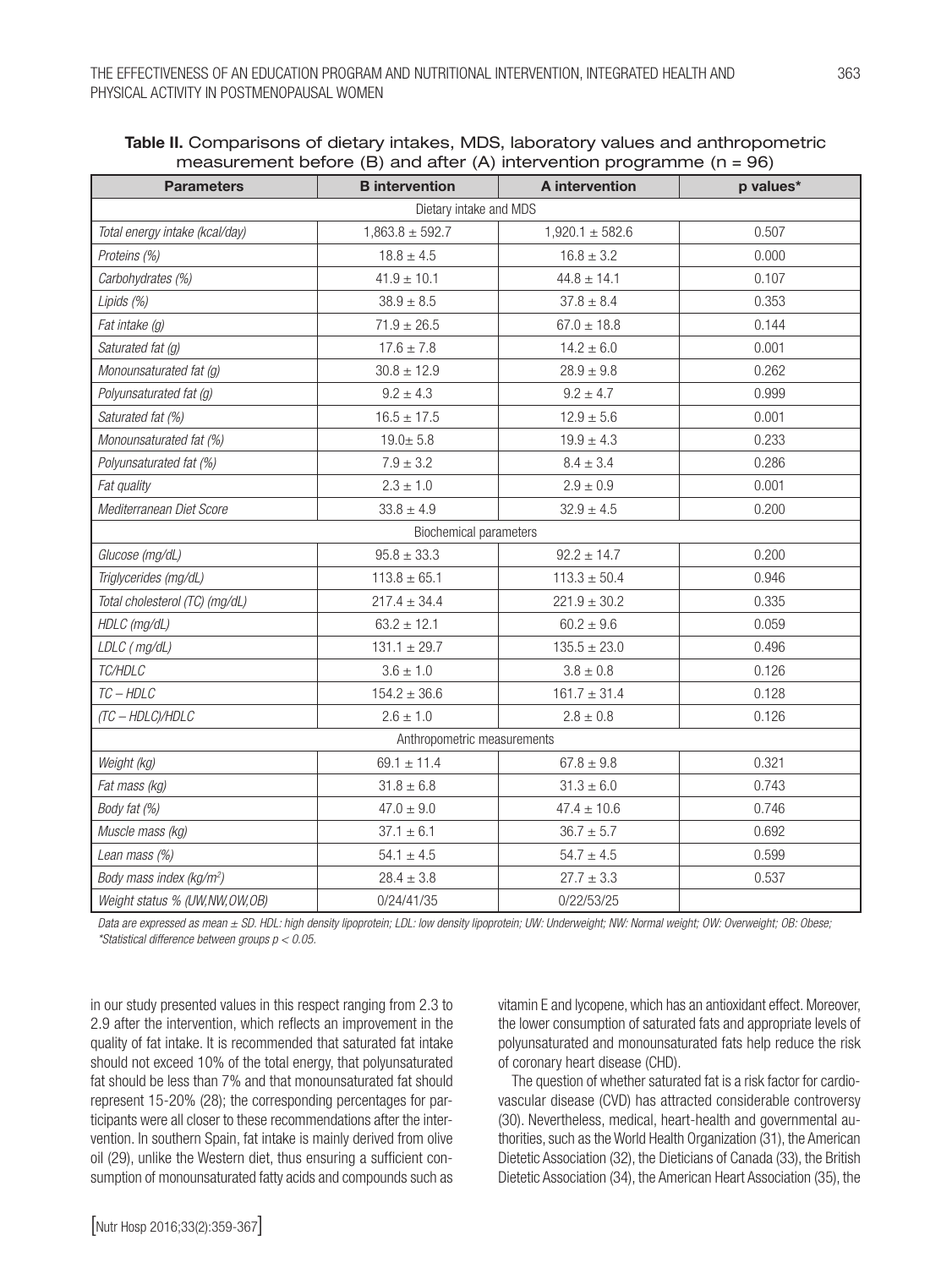| e III. Parameters studied in women smokers and non-smokers before and after the interver |
|------------------------------------------------------------------------------------------|
|                                                                                          |
|                                                                                          |
|                                                                                          |

| <b>Parameters</b>                    | Smokers before<br>intervention<br>16<br>$\mathbf{II}$ | before intervention<br>Non-smokers<br>$= 80$ | Effect size <sup>t</sup>  | Smokers after<br>intervention<br>16<br>$\sf II$<br>$\mathbf{C}$ | Non-smokers after<br>intervention<br>80<br>$\mathbf{II}$<br>$\overline{\mathbf{z}}$ | Effect size <sup>t</sup>     |
|--------------------------------------|-------------------------------------------------------|----------------------------------------------|---------------------------|-----------------------------------------------------------------|-------------------------------------------------------------------------------------|------------------------------|
| Total energy intake (kcal/day)       | $1,904 \pm 667$                                       | $.877 \pm 555$                               | $0.05 (-0.36, 0.45)$      | $1,836 \pm 561$                                                 | $1,963 \pm 569$                                                                     | $0.22$ ( $-0.63, 0.18$ )     |
| Proteins (%)                         | $21.3 + 8.5$                                          | 3.0 <sup>a</sup><br>$18.3 + 1$               | 0.69(0.27, 1.10)          | $17.5 \pm 5.0$                                                  | 2.8 <sup>d</sup><br>$16.7 \pm 1$                                                    | $0.25(-0.16, 0.65)$          |
| Carbohydrates (%)                    | $40.5 \pm 13.0$                                       | $44.1 \pm 12.3$                              | $0.27 (-0.70, 0.11)$      | $42.5 \pm 21.6$                                                 | $42.6 \pm 14.2$                                                                     | $0.001 (-0.41, 0.40)$        |
| Lipids (%)                           | 11.3<br>$38.6 \pm 1$                                  | $38.0 + 8.0$                                 | $0.07 (-0.33, 0.47)$      | 3.9<br>$+$<br>39.4                                              | $36.4 \pm 9.2$                                                                      | $0.35 (-0.06, 0.76)$         |
| Saturated fat (g)                    | $18.3 \pm 11.0$                                       | $17.5 \pm 13.8$                              | $0.06 (-0.34, 0.46)$      | $10.3 \pm 4.1^{\circ}$                                          | $14.2 \pm 6.0$ <sup>d,b</sup>                                                       | $0.68(-1.1,-0.26)$           |
| Monounsaturated fat (g)              | $29.4 \pm 11.6$                                       | ± 13.2<br>31.1                               | $0.13 (-0.54, 0.27)$      | $27.2 \pm 10.7$                                                 | 9.7<br>$29.2 \pm 1$                                                                 | $-0.20(-0.61, 0.20)$         |
| Polyunsaturated fat (g)              | $10.8 \pm 5.7$                                        | $8.9 + 3.9$                                  | 0.44(0.04, 0.86)          | $8.2 \pm 2.8$                                                   | $9.4 \pm 5.0$                                                                       | $-0.25(-0.66, 0.15)$         |
| Saturated fat (%)                    | 3.9<br>$+$<br>8.6                                     | ± 3.8<br>$\overline{9}$ .                    | $0.13 (-0.54, 0.37)$      | $7.2 \pm 2.9$                                                   | $5.2 \pm 1.9^{\circ}$                                                               | 0.96(0.53, 1.38)             |
| Monounsaturated fat (%)              | $15.1 \pm 5.4$                                        | $14.5 \pm 4.9$                               | $0.12 (-0.28, 0.52)$      | $14.0 \pm 5.0$                                                  | $14.6 \pm 6.9$                                                                      | $0.09(-0.50, 0.31)$          |
| Polyunsaturated fat (%)              | $4.3 \pm 1.5$                                         | $5.2 \pm 2.1^a$                              | $-0.44 (-0.86, -0.04)$    | $\pm 2.0$<br>4.2                                                | $4.4 \pm$                                                                           | $-0.11(-0.52, 0.29)$         |
| Fat quality                          | $2.3 \pm 0.7$                                         | $2.4 \pm 0.7$                                | $-0.14(-0.55, 0.26)$      | $3.6 \pm 1.0^{\circ}$                                           | $2.7 \pm 0.4$ <sup>d,b</sup>                                                        | 1.66 (1.19, 2.13)            |
| Mediterranean Diet Score             | 4.8<br>$31.2 \pm 4$                                   | $32.3 \pm 3.7$                               | $0.80$ ( $-1.22, -0.38$ ) | $\pm 4.6$<br>31.7                                               | $33.2 \pm 4.4$                                                                      | $0.34 (-0.75, 0.07)$         |
| Glucose (mg/dL)                      | $99.1 \pm 7.7$                                        | $95.2 \pm 22.4$                              | $0.19 (-0.22, 0.59)$      | $99.5 \pm 27.7$                                                 | $95.1 \pm 22.4$                                                                     | $0.19 (-0.22, 0.59)$         |
| Triglycerides (mg/dL)                | $145 \pm 64$                                          | $\pm$ 66ª<br>107                             | 0.57(0.16, 0.98)          | $111.1 + 52.0$                                                  | $124.3 \pm 41.1$                                                                    | $0.31 (-0.71, 1.0)$          |
| Total cholesterol (mg/dL)            | $236 \pm 47$                                          | $214 \pm 30^a$                               | $0.68$ $(0.27, 2.0)$      | $231 \pm 46$                                                    | $220 \pm 26$                                                                        | $0.37 (-0.04, 0.77)$         |
| HDL cholesterol (mg/dL)              | $58.8 \pm 5.7$                                        | $64.1 \pm 13.7$                              | $0.52 (-0.82, 0.007)$     | $57.4 \pm 8.3$                                                  | $66.7 \pm 9.8$                                                                      | $0.97 (-1.40, -0.54)$        |
| LDL cholesterol (mg/dL)              | $150 \pm 30$                                          | $136 \pm 24^a$                               | 0.60(0.15, 1.0)           | $136 \pm 24,4$                                                  | $138 \pm 30$ .                                                                      | $-0.07(-0.47, 0.34)$         |
| Weight (kg)                          | $63.8 \pm 6.1$                                        | $70.2 \pm 12.0$                              | $0.57 (-0.98, -0.16)$     | $63.9 + 5.0$                                                    | $68.6 \pm 10.4$                                                                     | $0.48(-0.89,-0.07)$          |
| Fat mass (kg)                        | $28.4 \pm 4.6$                                        | $32.4 \pm 6.9$                               | $-0.61(-1.02, -0.19)$     | $29.3 \pm 3.8$                                                  | $31.7 \pm 6.33$                                                                     | $0.40$ ( $-0.81$ , $0.007$ ) |
| Body fat (%)                         | $46.5 + 5.6$                                          | $45.3 \pm 4.3$                               | $0.26(-0.14, 0.67)$       | $45.3 \pm 0.5$                                                  | $46.5 \pm 5.6$                                                                      | $0.22(-0.63, 0.18)$          |
| Muscle mass (kg)                     | $34.3 + 3.9$                                          | $37.6 \pm 6.4^a$                             | $-0.54(-0.96, -0.13)$     | $34.3 \pm 3.9$                                                  | $37.2 \pm 5.8^{\circ}$                                                              | $0.52$ ( $-0.93, -0.11$ )    |
| Lean mass (%)                        | $54.0 \pm 4.5$                                        | $54.5 \pm 4.5$                               | $0.11 (-0.52, 0.29)$      | $54.8 \pm 4.6$                                                  | $54.5 \pm 4.4$                                                                      | $0.07 (-0.34, 0.47)$         |
| Body mass index (kg/m <sup>2</sup> ) | $28.5 \pm 4.0$                                        | $28.0 \pm 2.3$                               | $0.22 (-0.18, 0.63)$      | $27.7 \pm 3.5$                                                  | $27.6 \pm 2.3$                                                                      | $0.04 (-0.36, 0.44)$         |
| Weight status % (UW, NW, OW, OB)     | 0/12.5/62.5/25                                        | 0/26.3/37.4/36.3                             |                           | 0/12.5/75/12.5                                                  | 0/24.4/48.7/26.9                                                                    |                              |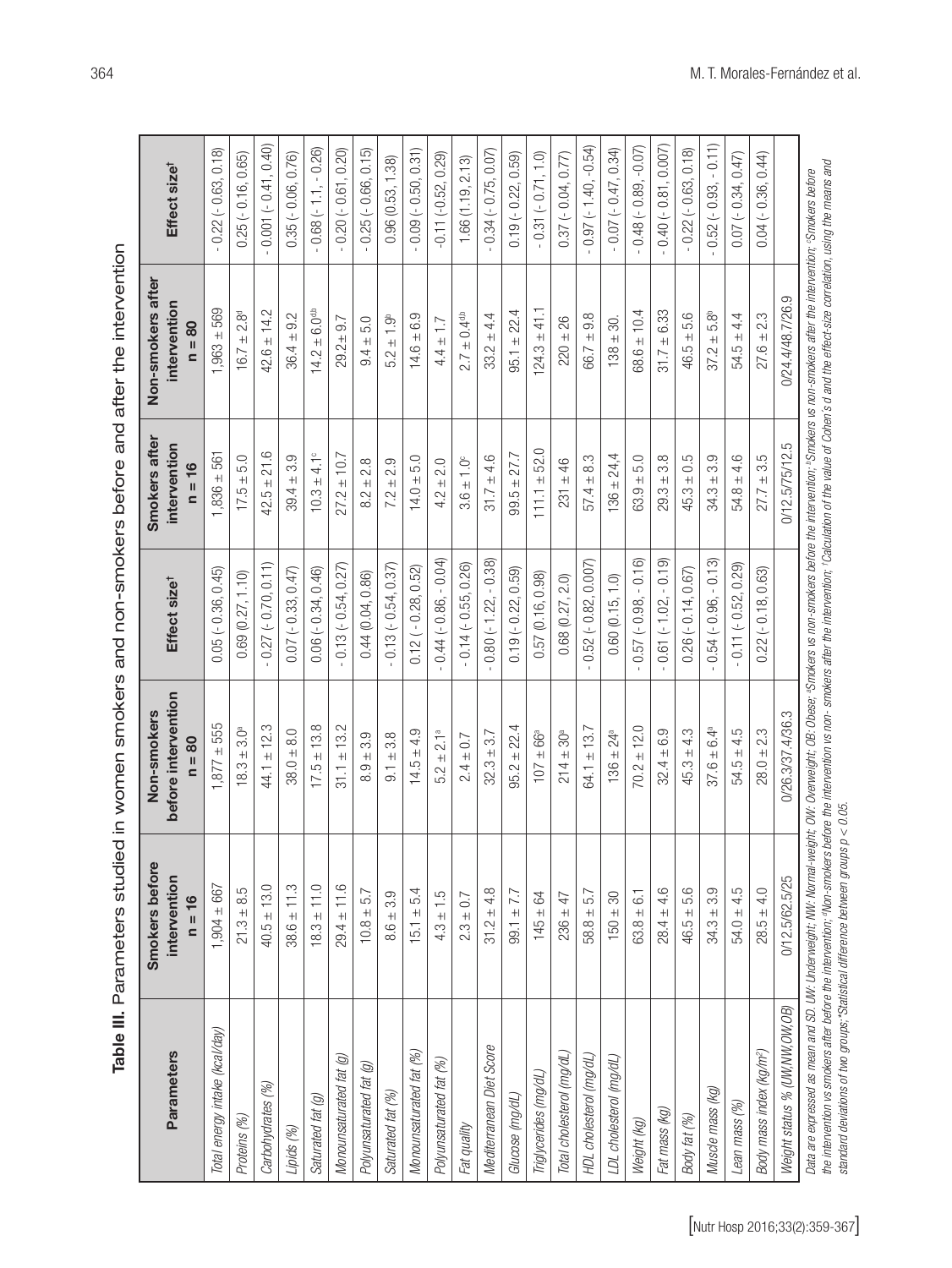British Heart Foundation (36), the World Heart Federation (36), the British National Health Service (37), the United States Food and Drug Administration (38) and the European Food Safety Authority (39) claim that saturated fat constitutes a risk factor for CVD.

It has been suggested that general dietary patterns rather than single nutrients should be studied, since food items might have a synergistic and antagonistic effect on health. The Mediterranean diet has long been associated with a lower incidence of CHD and cancer, and Panagiotakos et al. have developed a diet score that incorporates the inherent characteristics of this dietary pattern (13).

Adhesion to the Mediterranean diet, as measured by the MDS, was sufficient before the intervention programme and was not modified (Table II). It has been reported that this parameter varies with age, tending to be lower among younger persons, while the older population maintains the traditional Mediterranean diet pattern (40), which is consistent with our findings. Numerous epidemiological studies have shown that good adherence to Mediterranean dietary patterns is systematically associated with a significantly lower risk of various chronic diseases, neurodegenerative diseases, some cancers, overweight and obesity, etc. (41-45), and in general with greater nutritional adequacy (46), longevity and quality of life (47). In a cohort of 380,296 American men and women, greater versus lower adhesion to a Mediterranean dietary pattern was associated with 22% lower cardiovascular mortality (48). Similar findings have been reported for adherence to the Mediterranean dietary pattern and a reduced risk of incident CHD and stroke (49).

 In plasma, this dietary pattern is reflected in the acquisition of adequate serum levels, as recommended by the American Heart Association, for certain biochemical parameters. In our study population, these parameters remained unchanged after the intervention. It should be noted that high levels of HDLC were maintained, which may be related to the high consumption of olive oil in southern Spain (Table II). According to previous studies, HDLC levels are significantly higher in premenopausal and postmenopausal women compared with age-matched men  $(p > 0.001)$ . Therefore, this may be considered a gender-specific protective factor (50).

With respect to weight status, there was a decrease of 10% among the obese women in our study population after the intervention programme. As energy intake did not decrease, this result suggests that energy expenditure increased due to the exercise element of the intervention programme, which leads us to conclude that to this extent the programme was effective.

Body mass index (BMI) (Table II) did not vary significantly after the intervention. On average, the women in the study group were classed as overweight, and presented no correlation between BMI and energy intake. The menopause stage favours fat accumulation. Thus, menopausal women often gain around 10% of their pre-menopause weight. We studied Spanish and Moroccan menopausal women, observing a prevalence of 80% of overweight and obesity (51). Similar results have also been found in Scandinavian women (52) and in women of this age group living in southern Spain (53).

Moreover, body fat is redistributed during menopause. Fat, which was previously deposited in thighs, hips and breasts in a more peripheral and typically female distribution, with the onset of oestrogen deficiency becomes preferentially deposited in the waist and abdomen. That is, it acquires a central distribution, as it is typical of the male population. The effects of these changes are not only aesthetic; weight gain and the central distribution of fat are considered risk factors for cardiovascular disease (54).

Among the sociodemographic and lifestyle characteristics under study (Table I), smoking has the strongest influence on the parameters recorded. Although the women participating in this study were not persuaded to give up smoking, their metabolic parameters and physical health were improved following the intervention programme.

Smoking is the main avoidable cause of disease, disability and premature death among the Spanish population. It has been reported that the number of smokers has increased more rapidly among women than among men (55). In addition, research results suggest that the atherogenic effect of smoking may be enhanced during the menopausal transition, due to impaired reparative vascular processes, impaired reverse cholesterol transport and the rapidly changing status of the sex hormones (56).

Scientific evidence shows that smokers' diet is generally less appropriate than that of non-smokers. It has been hypothesised, although this is difficult to establish conclusively, that smokers are less concerned for their health, and thus take less interest in dietary issues (57-58). Smoking can modify food preferences, taste and, ultimately, eating habits. The smoking population tends to be more sedentary, with the corresponding nutritional implications, due to the very act of smoking (59).

In view of the known relationship between smoking and the increased prevalence of various diseases, an educational intervention programme focused on nutrition, exercise and healthy living habits could help counteract the harmful effects of smoking. In the present study, before the intervention, the smokers consumed more protein (in excess of recommended levels) and less polyunsaturated fat ( $p < 0.008$ ) than the non-smokers. After the intervention, however, these parameters were comparable among the two groups of women. In addition, after the intervention the consumption of saturated fat fell by 44% among smokers, but by only 19% among non-smokers. We observed an initially negative correlation ( $r = -0.241$ ,  $p < 0.05$ ) between MDS and smoking, which had disappeared following the intervention programme.

Several epidemiological studies have reported that smoking status is strongly associated with the prevalence of metabolic disorders in women (60). At the outset of the present study, TG, TC and LDLC were significantly lower in non-smokers, but these differences disappeared after the intervention. In both groups of women, TC levels were higher than recommended, but were significantly higher among the smokers. Table III shows that following the educational intervention differences in the serum values disappeared. This improvement among the non-smokers is associated with a reduced risk of their developing metabolic disorders.

In general, smokers have a lower BMI than non-smokers (61- 62) but in the present study no significant differences were found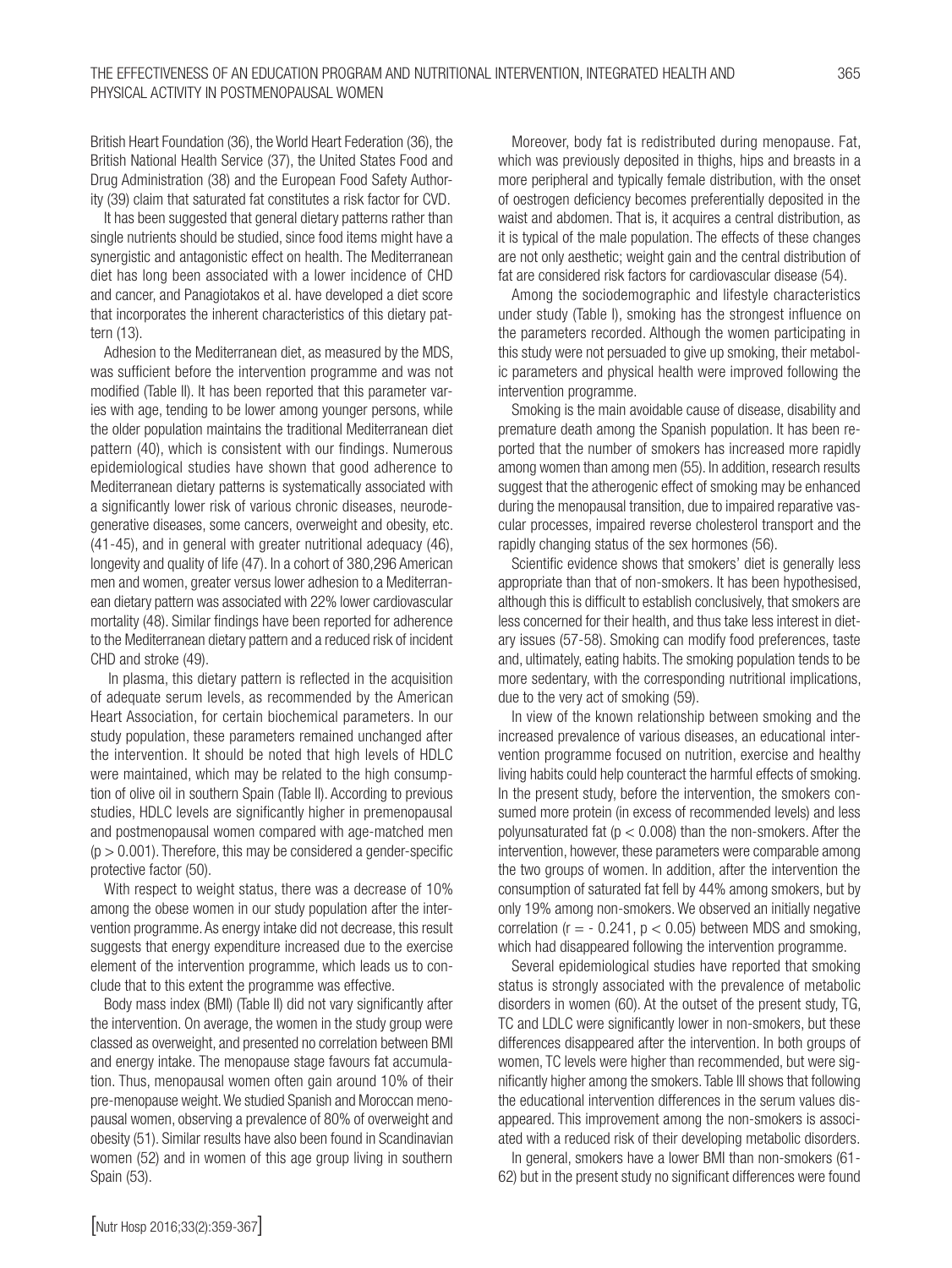in body weight or composition. After the intervention, the number of women with obesity had fallen by 12.5% and 9.4% among the smokers and non-smokers respectively.

Regarding the influence of the intervention on lifestyle, the female smokers who participated in this study, despite not having given up smoking, appeared to be more inclined to change their unhealthy lifestyle habits. The educational intervention resulted in improvements in the percentage of energy provided by protein, in the quality of fat consumed and in serum profile, and the number of obese women decreased significantly, to a greater extent than among the non-smokers. Among the non-smokers, protein intake became more appropriate and the quality of fat consumed was improved.

## **CONCLUSIONS**

The postmenopausal women assessed in this study presented good adhesion to the MDS. Improvements in the quality of their diet, following the intervention programme, are reflected in the caloric profile and anthropometric measurements obtained. The intervention had a more evident effect among smokers, whose lipid profile was significantly enhanced and who also presented a higher reduction in the percentage of obesity.

#### ACKNOWLEDGMENTS

The authors gratefully acknowledge the participants for their collaboration. We would also want to thank collaborators involved in the field work for their efforts and great enthusiasm, as well as the Institute of the Elderly and Social Services (IMSERSO) we granted research projects ("*Cambios en salud y bienestar de alumnos universitarios mayores con un modelo interdisciplinar de intervención clínica y educativa*", "*Cambios en salud y bienestar de alumnos universitarios mayores con un modelo interdisciplinar de intervención clínica y educativa II. Extensión al ámbito rural*" and "*Elaboración de una guía de buenas prácticas para el envejecimiento saludable y productivo a partir de los resultados obtenidos con un modelo integral de participación social*") through which we could make this work.

#### REFERENCES

- 1. Asociación Española para el Estudio de la Menopausia. http://www.aeem.es/ quees.asp (Accessed December 1, 2008).
- 2. Cassidy A. Diet and menopausal health. Nurs Stand 2005;19(29):44-52.
- 3. Pischon T, Nothlings U, Boeing H. Obesity and cancer. Proc Nutr Soc 2008;67(2):128-45.
- 4. Mataix J. Nutrición y alimentación humana: nutrientes y alimentos. Madrid: Ergón; 2009.
- 5. Dubnov-Raz G, Pines A, Berry EM. Diet and lifestyle in managing postmenopausal obesity. Climacteric 2007;10(2):38-41.
- 6. Úbeda N, Basagoiti M, Alonso-Aperte E, Varela-Moreiras G. Hábitos alimentarios, estado nutricional y estilos de vida en una población de mujeres menopáusicas españolas. Nutr Hosp 2007;22(3):313-21.
- 7. Higgins MM. A call for research: what works when teaching older adults to improve their nutrition practices?. J Am Diet Assoc 2004,104(1):69.
- 8. Manios Y, Moschonis G, Katsaroli I, Grammatikaki E, Tanagra S. Changes in diet quality score, macro- and micronutrients intake following a nutrition education intervention in postmenopausal women. J Hum Nutr Diet 2007a;20:126-31.
- 9. Ministry of Health and Consumer Affairs. Encuesta nacional de salud. Madrid; 1977.
- 10. Bingham SA, Cassidy A, Cole TJ, Welch A, Runswick SA, Black AE, et al. Methods for data collection at an individual level. Manual on methodology for food consumption studies. Edited by ME Cameron & WA van Staveren. Oxford: Oxford University Press; 1988.
- 11. Gómez J, Montellano MA, García L, Llopis J. Manual de fotografías para encuestas alimetarias. Granada: Servicio de Publicaciones de la Universidad de Granada; 1992.
- 12. Mataix J, Mañas M, Llopis J, Martínez de Victoria E, Juan J, Borregón A. Tablas de composición de alimentos españoles. Granada: Universidad de Granada; 1998.
- 13. Panagiotakos DB, Pitsavos C, Stefanadis C. Dietary patterns: a Mediterranean diet score and its relation to clinical and biological markers of cardiovascular disease risk. Nutr Metab Cardiovasc Dis 2006;16(8):559-68.
- 14. Grundy SM, Cleeman JI, Daniels SR, Donato KA, Eckel RH, Franklin BA, et al. Diagnosis and management of the metabolic syndrome: an American Heart Association/National Heart, Lung, and Blood Institute scientific statement. Circulation 2005;112(17):2735-52.
- 15. Malavolti M, Mussi C, Poli M, Fantuzzi AL, Salvioli G, Battistini N, et al. Cross calibration of eight-polar bioelectrical impedance analysis versus dual-energy X-ray absorptiometry for the assessment of total and appendicular body composition in healthy subjects aged 21-82 years. Ann Hum Biol 2003;30:380-91.
- 16. Sidney S, Rosamond WD, Howard VJ, Luepker RV. The "Heart Disease and Stroke Statics-2013 Update" and the need for a national cardiovascular surveillance system*.* Circulation 2013:49.
- 17. Consejería de Salud. Valoración del estado nutricional de la Comunidad Autónoma Andaluza. Consejería de Salud; 2000.
- 18. Wordl Health Organization (WHO), Food an Agriculture Organization (FAO). Diet, Nutrition an the Prevention or Chronic Diseases. Report of a Join WHO/FAO Expert Consultation. World Health Organ Tech Rep Ser 2003, 916:i-vii;1-149.
- 19. 1WHO Regional Office for Europe. Health-for-All Database (HFA-DB). Copenhagen, WHO Regional Office for Europe 2007. Available at http://www.euro. who.int/hfadb.
- 20. Llopis J, Mataix J. Hueso y dieta. Nutrición y salud ósea. Granada: Puleva Food; 2004.
- 21. Surdykowski AK, Kenny AM, Insogna KL, Kerstetter JE. Optimizing bone health in older adults: the importance of dietary protein. Aging health 2010;6(3):345-57.
- 22. Aranda P, Aparicio VA. Proteins. In: Libro Blanco de la Nutrición en España. Fundación Española de Nutrición (FEN); 2013. p. 125-34.
- 23. Mann J, Cummings JH, Englyst HN, Key T, Liu S, Riccardi G, et al. FAO/WHO scientific update on carbohydrates in human nutrition: conclusions. Eur J Clin Nut 2007;61(1):S132-7.
- 24. Marshall TA. Dietary Guidelines for Americans, 2010: an update. J Am Dent Assoc 2011;142(6):654-6.
- 25. Ministerio de Agricultura, Alimentación y Medio Ambiente. Datos sobre el Consumo alimentario en España. Available at: http://www.magrama.es/es/ alimentacion/temas/consumo-y-comercializacion y-distribucion-alimentaria/ panel-de-consumo-alimentario/ultimos-datos/ default.aspx.
- 26. Ruiz-Roso B, Pérez-Olleros L. Avance de resultados sobre el consumo de fibra en España y beneficios asociados a la ingesta de fibra insoluble. Rev Esp Nutr Com 2010;16(3):147-53.
- 27. Elmadfa I, ed. European Nutrition and Health Report 2009. Vol. 62. Forum of Nutrition; 2009.
- 28. Ros E. Guía para una alimentación cardiosaludable. Aporte de grasa. In: Guías Alimentarias para la población española. Recomendaciones para una dieta saludable. Sociedad Española de la Nutrición Comunitaria. Madrid: IM&C, S. A.; 2001. p. 413-21.
- 29. Mataix J, Lopez-Frias M, Martinez-de-Victoria E, Lopez-Jurado M, Aranda P, Llopis J. Factors associated with obesity in an adult Mediterranean population: influence on plasma lipid profile. J Am Coll Nutr 2005;24(6):456-65.
- 30. Siri-Tarino PW, Sun Q, Hu FB, Krauss RM. Meta-analysis of prospective cohort studies evaluating the association of saturated fat with cardiovascular disease. Am J Clin Nutr 2010;91(3):535-46.
- 31. Diet, nutrition and the prevention of chronic diseases. World Health Organ Tech Rep Ser 2003, 916:i-viii, 1-149, backcover.
- 32. Kris-Etherton PM, Innis S, Ammerican Dietetic Asocition, Dietitians of Canada. Position of the American Dietetic Association and Dietitians of Canada: dietary fatty acids. J Am Diet Assoc 2007;107(9):1599-611.